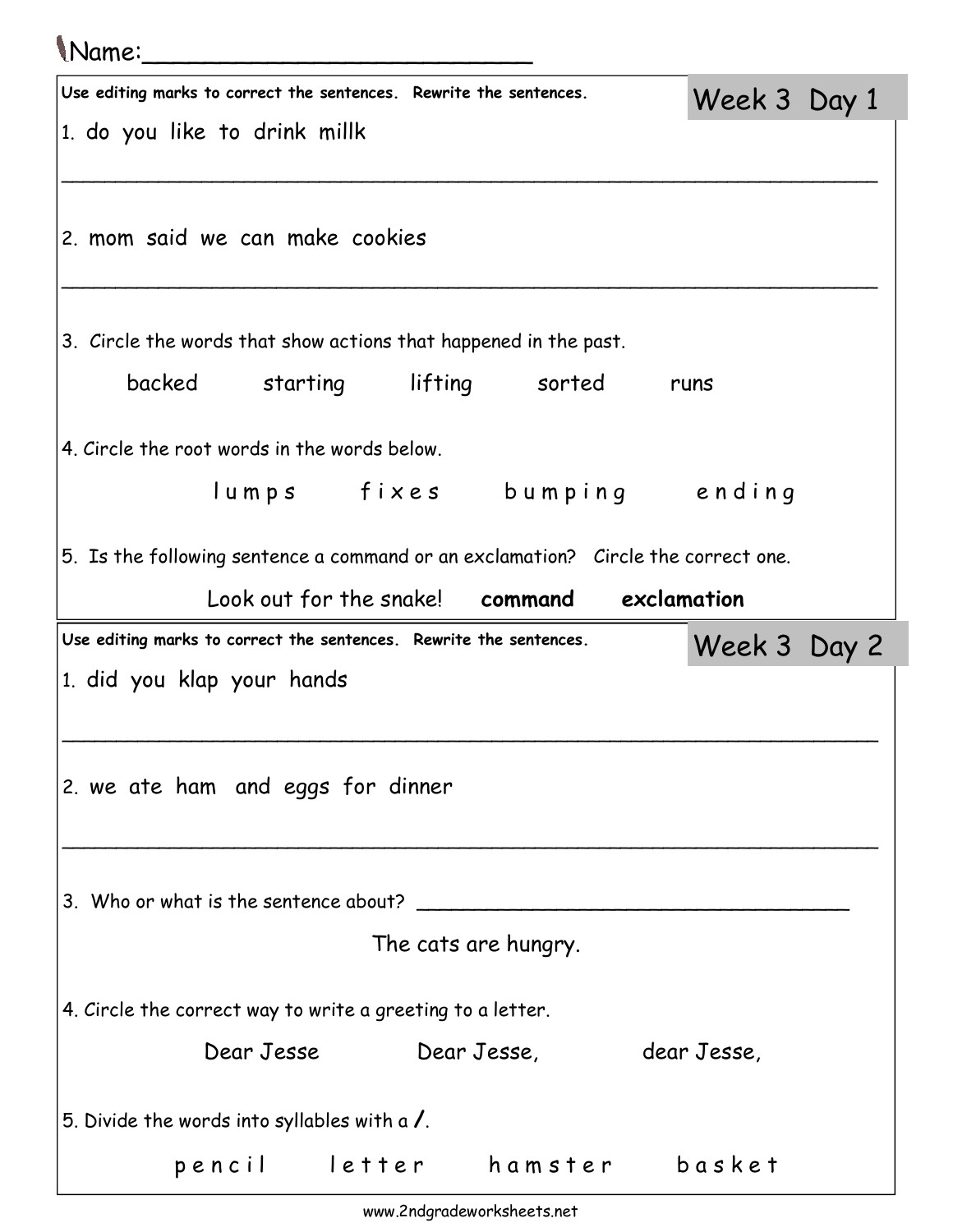## Name:\_\_\_\_\_\_\_\_\_\_\_\_\_\_\_\_\_\_\_\_\_\_\_\_\_

| Use editing marks to correct the sentences. Rewrite the sentences.                             | Week 3 Day 3 |  |
|------------------------------------------------------------------------------------------------|--------------|--|
| 1. go out and cut the gass                                                                     |              |  |
|                                                                                                |              |  |
| 2. do you have pans for Friday night                                                           |              |  |
|                                                                                                |              |  |
|                                                                                                |              |  |
| Amelia brought a snack in her backpack.                                                        |              |  |
| 4. Circle the root words in the words below.                                                   |              |  |
| lamps fishing blocking plans                                                                   |              |  |
|                                                                                                |              |  |
| 5. Circle the correct way to write a greeting to a letter.                                     |              |  |
| Dear Caleb dear caleb,                                                                         | Dear Caleb,  |  |
|                                                                                                |              |  |
| Use editing marks to correct the sentences. Rewrite the sentences.                             | Week 3 Day 4 |  |
| 1. can I have some more to eat                                                                 |              |  |
|                                                                                                |              |  |
|                                                                                                |              |  |
| 2. put on a belt                                                                               |              |  |
|                                                                                                |              |  |
| 3. Who or what is the sentence about?                                                          |              |  |
| Three birds are in the yard.                                                                   |              |  |
|                                                                                                |              |  |
| 4. Circle the correct way to write a closing to a letter.<br>Your friend, your friend,         | Your friend  |  |
|                                                                                                |              |  |
| 5. Divide the words into syllables with $a$ /. Circle the consonant that closes each syllable. |              |  |